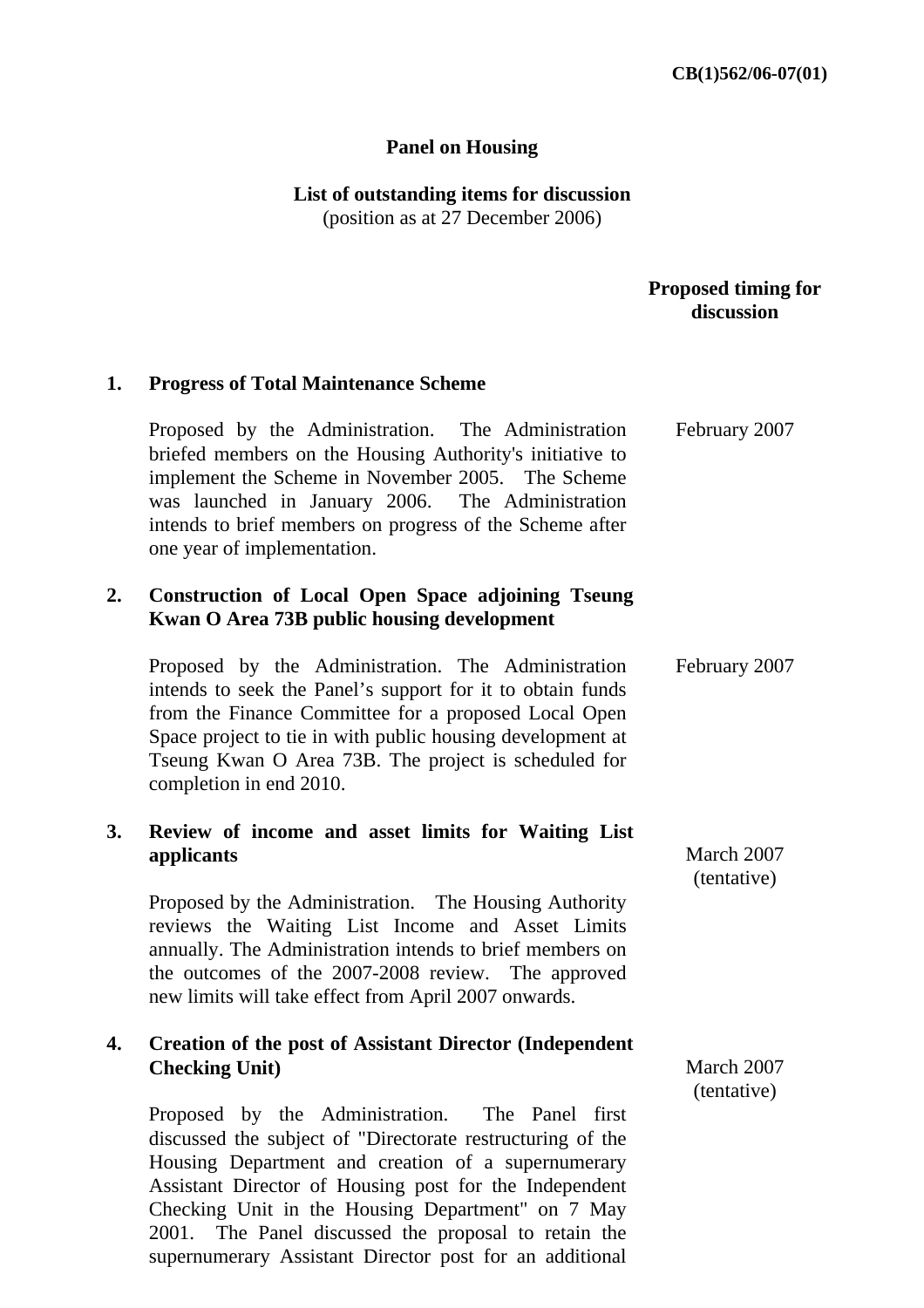three years on 7 July 2003.

The supernumerary Assistant Director post will expire in July 2007. In view of operational need, the Administration would like to turn this post into a permanent one.

## **5. Land supply for public housing development and problems encountered in proposed public housing development**

Proposed by Mr CHAN Kam-lam at the meeting on 12 October 2006. He expressed concern about the opposition raised by certain District Councils to Housing Authority's proposed housing development programmes in their respective districts, which may have implications on the disposal of HA sites and pace of flat allocation under the Waiting List.

The Administration has also proposed to brief members on the issues arising from securing sites for public housing development to meet long-term demands.

## **6. Demolition of buildings at Kennedy Town Comprehensive Development Area**

Proposed by the Administration. The Administration intends to seek the Panel's support for it to obtain funds from the Finance Committee for demolition and ground decontamination works at Kennedy Town Comprehensive Development Area, which is scheduled to commence in July 2007.

## **7. Demolition of buildings at Cheung Sha Wan police married quarters and adjacent areas**

Proposed by the Administration. The Administration intends to seek the Panel's support for the Administration to obtain funds from the Finance Committee for demolition works at Cheung Sha Wan police married quarters and adjacent areas, which is scheduled to commence in September 2007.

2<sup>nd</sup> Ouarter 2007 (tentative)

2<sup>nd</sup> Ouarter 2007 (tentative)

2<sup>nd</sup> Ouarter 2007 (tentative)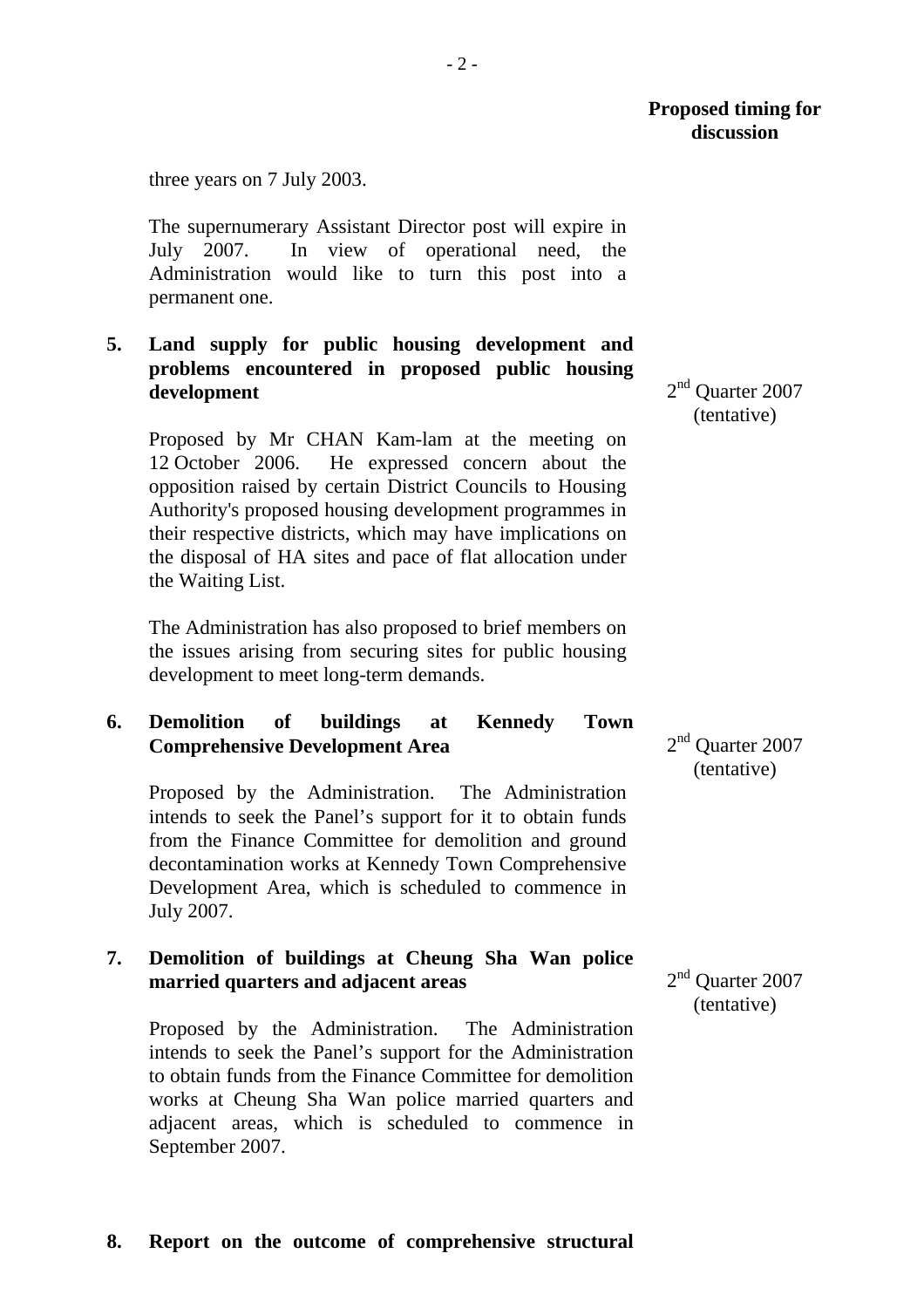### **Proposed timing for discussion**

### **investigations on Wo Lok Estate and Ma Tau Wai Estate**

Proposed by the Administration. The Administration intends to brief members on the outcomes of the structural investigations on Wo Lok and Ma Tau Wai Estates, which is now in progress and will be completed in December 2006 and March 2007 respectively.

#### **9. New policy on one-person applicants for PRH**

Proposed by Mr Albert CHAN. He was concerned about the impact of the new policy on one-person PRH applicants and would like the Panel to follow up the issue. The Duty Roster Members (DRM) met with representatives of the Society for Community Organization in May 2006 on the latter's concern about the quota and points system for Waiting List non-elderly one-person applicants implemented in 2005. Noting that the Administration had undertaken to review the scheme after one year of implementation, DRM referred the matter for the Panel's follow-up on the policy issues concerned.

The Administration will provide an interim report on the implementation of the quota and points system for non-elderly one-person applicants by the second quarter of 2007.

### **10. Review of public housing allocation policy to strengthen family-based support network**

 The ageing population and the continuous decline in birth rate have aroused public concern on the need for a review of the existing housing policies to take into account such demographic changes. To address the problem of ageing population, members urged the Administration to significantly raise the asset limits for the elderly households and relax the PRH eligibility criteria for the elderly in general. The subject was also discussed at the meeting between LegCo Members and the Tsuen Wan District Council on 6 January 2005 and various proposals on how assistance to the elderly could be improved through adjusting the public housing policy were referred to the Panel for necessary follow-up. The referral and the relevant extracts of minutes were circulated to Panel To be decided

2<sup>nd</sup> Ouarter 2007 (tentative)

To be decided